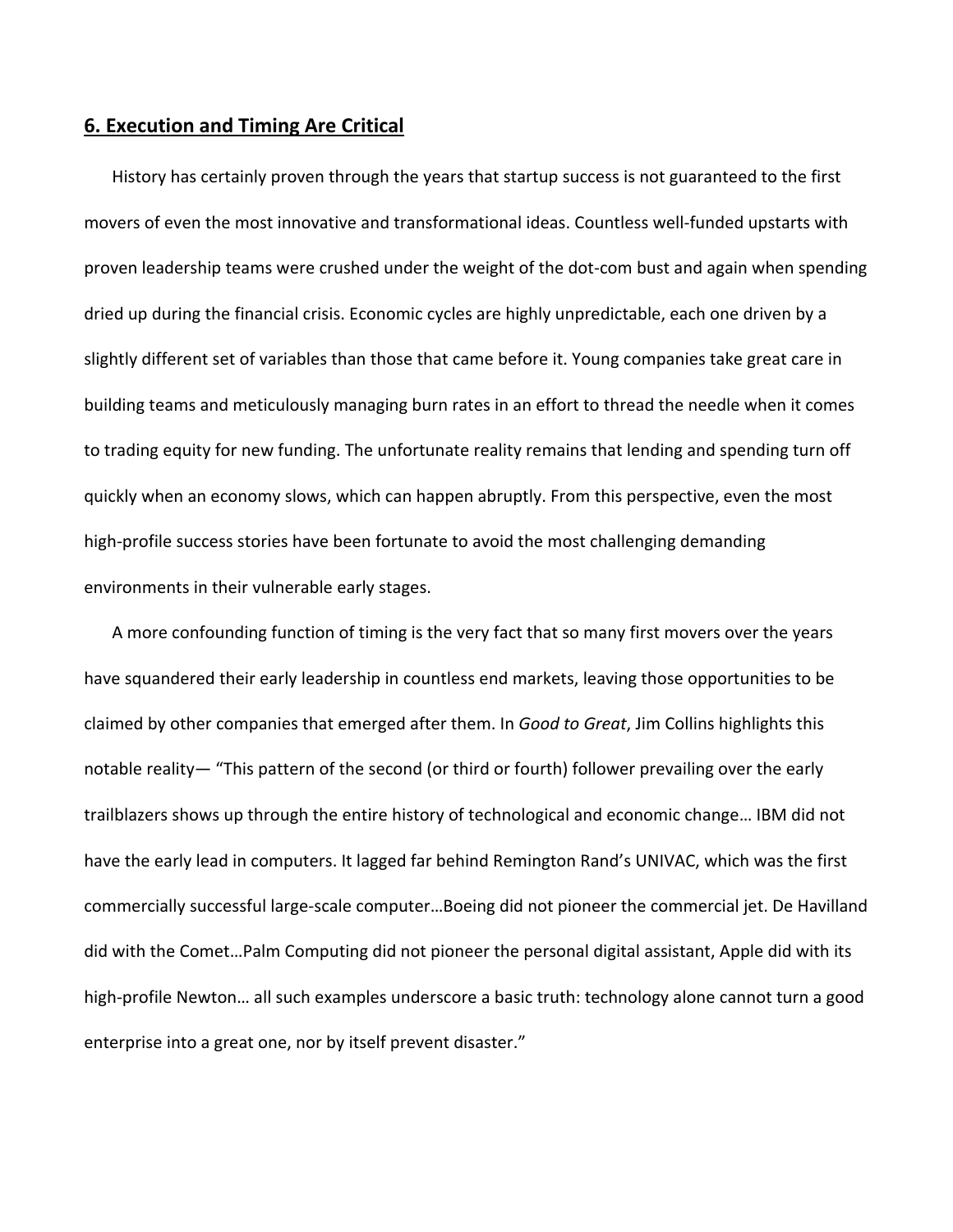In a few more recent examples, history confirms several notable startup efforts aimed at disrupting the taxi industry well before the arrival of Uber. Seamless Wheels began offering a simple way to book and expense town cars in 2003, initially targeting blue‐chip law firms in large cities like New York with its service. That, however, pre‐dated the era of smartphones and ubiquitous text message which would later prove fundamental to Uber's success. Taxi Magic was first to deliver an app into the Apple App Store in mid‐2008, fueling tens of thousands of downloads per day, but chose to work within the regulated confines of the taxi industry rather than challenging them. Even Cabulous , which later rebranded themselves as Flywheel, had an app that debuted in Apple's App Store in the fall of 2009, more than six months before the arrival of the Uber Cab App. Similarly, CouchSurfing launched an online home sharing service more than five years before Airbnb's arrival, but it registered as a non‐ profit due to a lack of knowledge of corporate entities and never achieved meaningful scale.

The fact is, the first mover of many disruptive technologies initially seizes, but ultimately squander incredible opportunities to revolutionize a given segment of the market. So clearly, it is not just luck and timing or even the best technology that breeds the greatest startup successes. Execution is an essential ingredient built into the foundation of the most prolific outliers. As John Doerr claims in *Measure What Matters*, "Ideas are easy. Execution is everything." With smaller teams, limited capital, and often pioneering concepts to un‐seat much larger incumbents, a strategic focus and near‐flawless execution are critical.

This notion of executing a game plan is highlighted by Jim Collins in *Good to Great*: "When you set your objectives for the year, you record them in concrete. You can change your plans through the year, but you never change what you measure yourself against…You never just focus on what you've accomplished for the year; you focus on what you've accomplished relative to exactly what you said